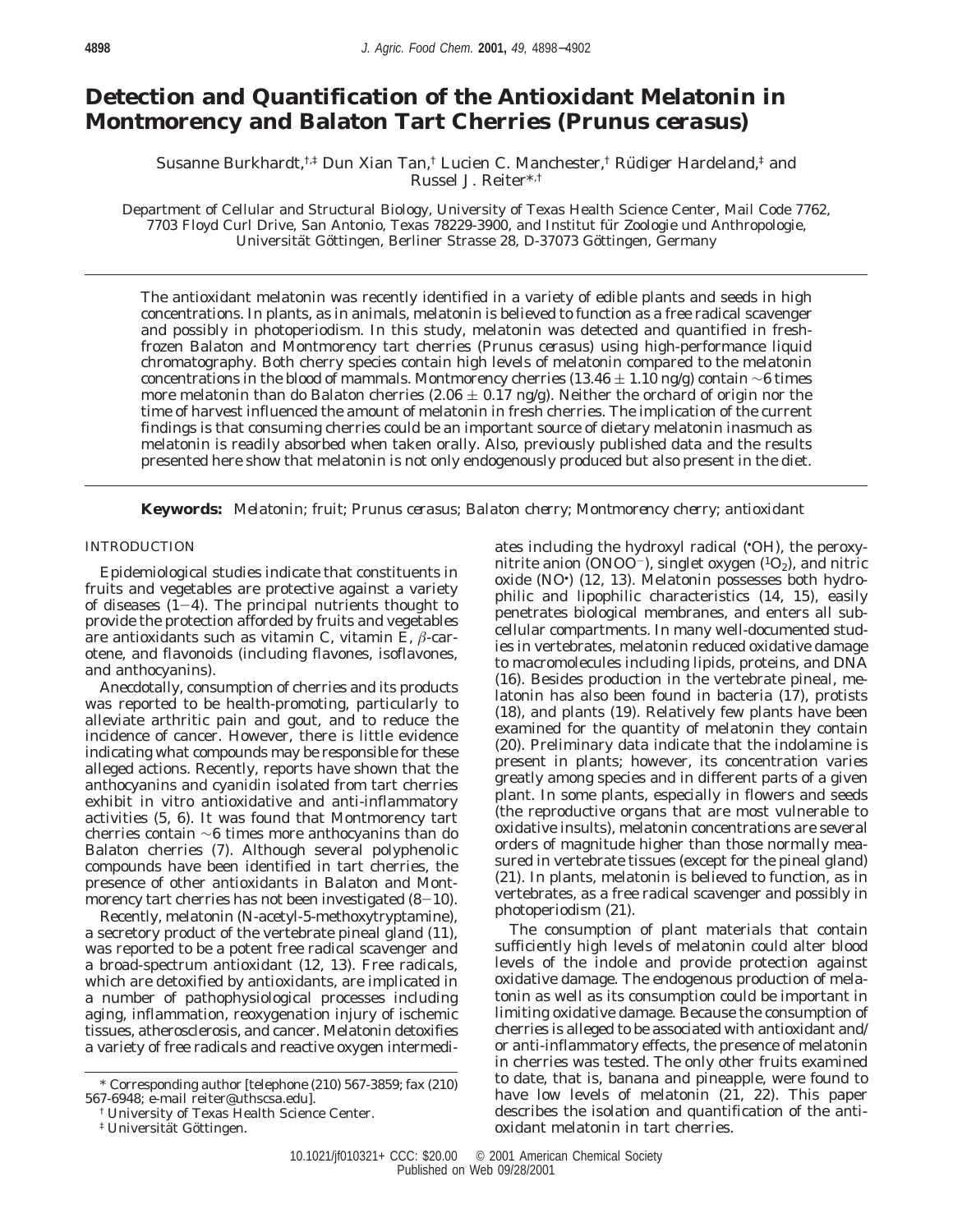

Figure 1. Melatonin dose-response curve. The melatonin concentrations used to obtain this curve ranged from 20 to 80 nM.

### MATERIALS AND METHODS

**Chemicals.** Melatonin was a gift from Helsinn Chemical Co. (Biasca, Switzerland). All other chemicals were purchased from Sigma (St. Louis, MO).

**Cherry Fruits.** Montmorency and Balaton tart cherries (*Prunus cerasus* L. Rosaceae) were obtained from commercial growers (Agriculture Experimental Station, Traverse City, MI). The fruits were harvested at different times and degrees of ripeness (July and August) and from two different orchards (orchards 1 and 2), both located in Traverse City, MI (latitude  $47^{\circ}$  N). The fruits were immediately frozen and stored at  $-80$  $^{\circ}C$ 

**Sample Preparation.** The cherry samples (2 g) including rind and meat but excluding the seed were homogenized (in groups of  $\sim$ 20 cherries) in 1 mL of 0.05 M potassium phosphate buffer (pH 8.0). The homogenates were centrifuged at 4 °C and 3000 rpm for 5 min. Five hundred microliters of the supernatants was mixed with 25 *µ*L of a 1 M KOH solution to increase the pH of the samples; 700  $\mu$ L of chloroform was added, and the samples were horizontally shaken for 10 min. The water phase was discarded, and the chloroform phase was dried under vacuum. The residues were dissolved in 120 *µ*L of the HPLC mobile phase, and 30  $\mu$ L was injected into the HPLC-EC system.

**Melatonin Dose**)**Response Curve.** With the current HPLC-EC method for melatonin measurement, the ratio of signal to noise was greater than 3, and the least detectable level of melatonin was 20 pg/injection. On the basis of a doseresponse curve (Figure 1) the melatonin concentrations were calculated as follows:

$$
C = Y^0 - 24.752 + 16.339 \times \text{Amp}/2.4 \tag{1}
$$

(2.4 is a final concentration factor).

**Melatonin Recovery Rate.** Melatonin was dissolved in a concentration range from 20 to 80 nM in 0.05 M potassium phosphate buffer (pH 8.0). Five hundred microliters of the samples was mixed with 25  $\mu$ L of a 1 M KOH solution to increase the pH; 700  $\mu$ L of chloroform was added, and the samples were horizontally shaken for 10 min. The water phase was discarded, and the chloroform phase was evaporated under vacuum. The residues were dissolved in 120 *µ*L of the HPLC mobile phase, and 30  $\mu$ L was injected into the HPLC-EC system. As a melatonin standard, 30  $\mu$ L of melatonin solution in the concentration range from 20 to 80 nM was directly (without chloroform extraction) injected into the HPLC-EC system. To determine the recovery of the chloroform extraction method used in this study, melatonin concentrations with extraction were compared with melatonin concentrations measured without extraction (Figure 2).

**HPLC Analysis of Melatonin in Cherries.** An ESA HPLC system equipped with an eight-channel CoulArray 5600 detector was used; the column used was a YMC-BD (4.6 mm  $\times$  250 mm, Partisil 5  $\mu$ m OD53; Milford, MA), and the eluent (pH 4.5) was 0.1 M potassium phosphate buffer with acetoni-



**Figure 2.** Melatonin recovery curve shows a comparison of known melatonin concentrations in samples before homogenization and after extraction with chloroform;  $R = 0.99$ . The extraction efficiency was determined to be 60%.



**Figure 3.** HPLC chromatogram of melatonin from tart cherries and the melatonin standard. The retention time of melatonin in this system was roughly 32.2 min. "A" in the upper panel represents the peak of melatonin in tart cherries, whereas "A" in the lower panel represents the peak of melatonin standard (40 ng).

trile (20%) at a flow rate of 1 mL/min. Applied potentials were initiated at 200 mV for channel 1 and were increased by 100 mV for each of the other channels, resulting in 900 mV at channel 8. By using the potential differentiation method, any substance that may possess the same retention time as melatonin could still be differentiated from melatonin because of its different oxidative potential. Melatonin peaks were obtained only from channel 8 at a potential of 800 mV.

**Statistical Analysis.** Data are expressed as means  $\pm$  SE and were analyzed using a one-way analysis of variance (ANOVA) followed by a Student-Newman-Keuls test. A *<sup>p</sup>* < 0.05 was considered to be statistically significant.

## RESULTS

The melatonin recovery rate, using the presently described protocol for extraction, was in the range of 60%; this represents a comparison of the known melatonin concentration in samples before homogenization and extraction with chloroform (Figures 2 and 3). The resulting curve had an *R* value equal to 0.99.

On the basis of a dose-response curve (Figure 1) the melatonin concentrations were calculated according to eq 1.

High melatonin concentrations were present in all Balaton and Montmorency tart cherries (Figure 3).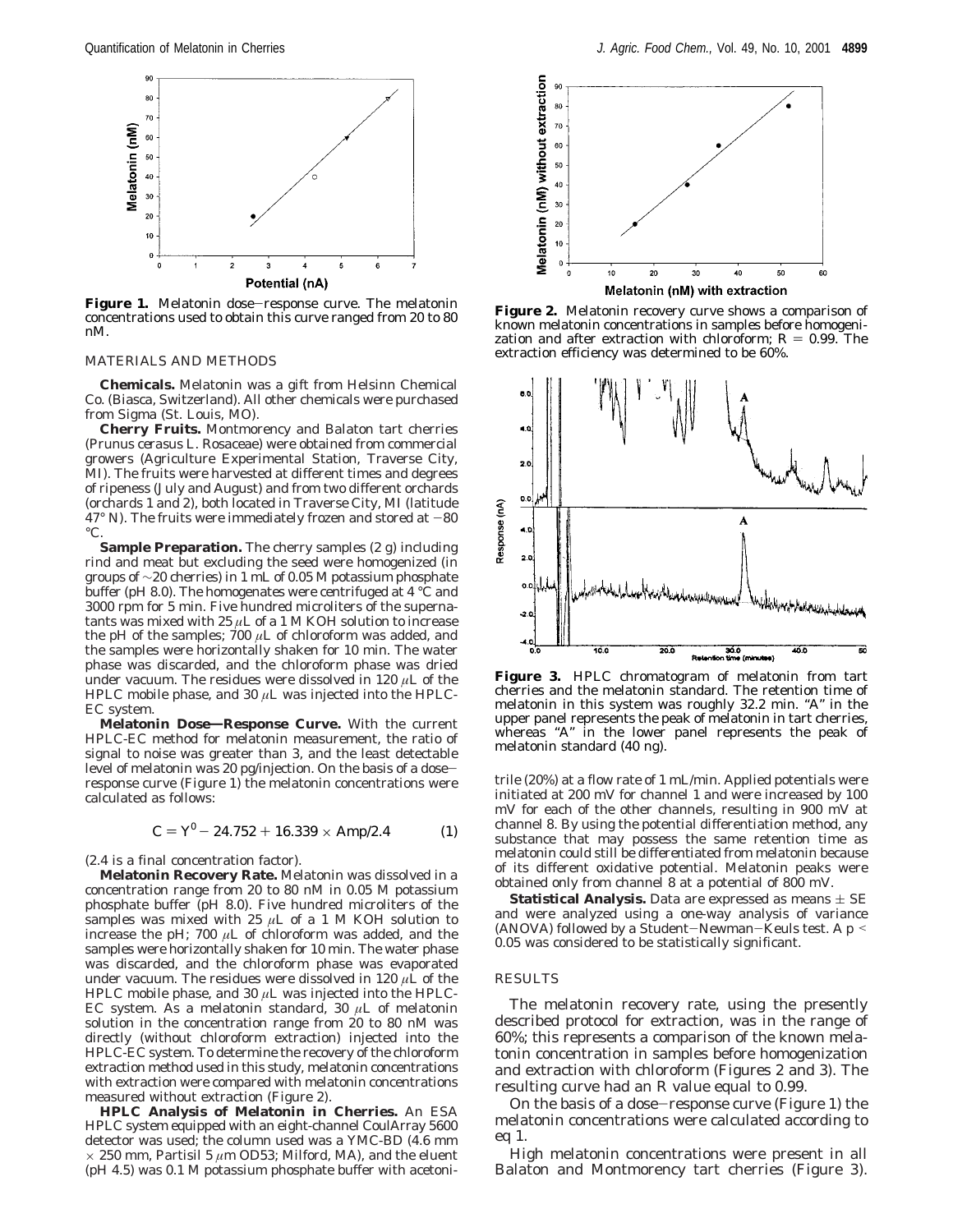Table 1. Concentrations (Mean  $\pm$  SEM) of Melatonin in **Montmorency and Balaton Tart Cherries (***P. cerasus***) Harvested near Traverse City, MI***<sup>a</sup>*

|                                  | Montmorency      | <b>Balaton</b>  |
|----------------------------------|------------------|-----------------|
| melatonin concn (ng/g of tissue) | $13.46 \pm 1.10$ | $2.06 \pm 0.17$ |
| time of harvest                  |                  |                 |
| early                            | $13.51 \pm 1.11$ | $1.07 \pm 0.35$ |
| mid                              | $15.43 \pm 1.75$ | $2.18 \pm 0.26$ |
| late                             | $13.96 \pm 1.31$ | $2.03 \pm 0.29$ |
| influence of orchard             |                  |                 |
|                                  | $12.77 \pm 2.09$ |                 |
| $\overline{2}$                   | $14.14 + 0.75$   |                 |
| influence of tree                |                  |                 |
|                                  | $5.57 \pm 0.38$  |                 |
| 2                                | $19.59 \pm 2.76$ |                 |
| 3                                | $12.85 \pm 4.04$ |                 |
|                                  |                  |                 |

*<sup>a</sup>*Besides comparing the melatonin levels (measured by HPLC with electrochemical detection) in the two tart cherry varieties, the effect of the time of harvest (degree of ripeness) and the effect of the orchard and the tree from which the cherries were derived were examined.

There was, however, a strain difference; Montmorency cherries contain ∼6 times more melatonin (13.46  $\pm$  1.10 ng/g) than do Balaton cherries (2.06  $\pm$  0.17 ng/g) (Table 1).

The amount of melatonin in the cherries, either Balaton or Montmorency, did not vary according to when they were harvested (July and August). Melatonin levels measured for early, mid, and late harvests of either Montmorency or Balaton tart cherries, harvested on July 17 and 26 and August 7, had melatonin concentrations that were equivalent (Table 1). Likewise, there were no significance differences in the melatonin concentrations found in Montmorency tart cherries when harvested from two different orchards in Traverse City, MI (Table 1).

When Montmorency cherries were harvested from three individual trees (from orchard 1) on July 11, melatonin levels did vary (Table 1). The fruits from the three different trees had mean melatonin levels that differed significantly (Figure 8), but the mean value for the three trees (12.61 ng/g) was equivalent to the mean value of Montmorency cherries harvested in orchard 1 (14.28 ng/g).

#### DISCUSSION

Diets that contain an abundance of fruits and vegetable are protective against a variety of diseases, particularly cancer (*23*-*26*) and cardiovascular (*27*-*30*) and cerebrovascular diseases (*31*, *32*). In attempts to unravel the underlying mechanisms of this protection, various approaches have been taken. The antioxidant vitamins E and C and  $\beta$ -carotene (provitamin A) have received considerable attention for their potential role in the prevention of such diseases (*33*, *34*). Although vitamins are generally considered to function as antioxidants, they also exhibit toxicity and prooxidative actions under some conditions (*35*, *36*). Besides the vitamins, anthocyanins, which belong to the flavinoid family, are widely distributed in flowers, fruits, and vegetables and have been shown to have some positive therapeutic effects. Some of the conditions in which they have been found to be beneficial include diabetic retinopathy (*37*), fibrocystic disease of the breast in humans (*38*), and vision (*39*, *40*). Wang and colleagues (*5*, *6*) reported that anthocyanins and cyanidin, isolated from tart cherries, possess in vitro antioxidant and antiinflammatory activities.

Melatonin has been shown, in a variety of studies, to possess anti-inflammatory, antioxidant, and anticancer properties (*16*, *41*, *42*). Melatonin is known to be a direct scavenger of the hydroxyl radical (• OH) (*42*, *43*) and hydrogen peroxide  $(H_2O_2)$  (44). It also can scavenge the peroxynitrite anion (ONOO-), nitric oxide (*45*), and possibly the peroxyl radical (LOO• ) and singlet oxygen (1O2) (*16*, *42*, *43*).

Measurement of the antioxidant melatonin in plants is a novel area of research. Melatonin has been identified in a variety of edible plants and fruits including cabbage, tomato, rice, orange, apple, and banana (*19*). The presence of melatonin in a plant is believed to be for its own protection from free radicals generated due to environmental or metabolic events, such as the process of photosynthesis (*21*). In support of this, leaves of different varieties of *Nicotiana tabacum* are differentially sensitive to ozone (a free radical generator) damage, with the sensitivity being reduced in leaves with the highest melatonin concentrations (*19*). This is consistent with the idea that melatonin in plants, as in animals, functions as an antioxidant. High amounts of melatonin have also been found in seeds of edible plants (*21*). It is hypothesized that melatonin in seeds may be essential for protecting germ and reproductive tissues from oxidative damage due to ultraviolet light, drought, extremes in temperature, and environmental toxins.

In this work, Montmorency and Balaton tart cherries were collected at different times during the harvest season. The earliest harvested cherries in July were less ripe than those harvested in August. Other beneficial nutrients have levels that are affected by conditions of growing, time of year, and maturity of the plant when harvested (*46*). According to R. Dubbels (personal communication), the concentration of melatonin in tomatoes is inversely related to the degree of ripeness of the fruit. By comparison, increasing maturity of blueberries at harvest yielded higher levels of the antioxidant anthocyanin, as well as the total phenolic content of the berries (*44*). In the present study, no correlation between the melatonin concentration and the ripeness of the fruit was found. Both tart cherry species had equivalent levels of melatonin regardless of their degree of ripeness when harvested during July and August.

Montmorency cherries had significantly different melatonin concentrations when harvested from different trees, although the mean concentration for the three trees was equivalent to the mean concentration of the orchards. The reason for this variation may be related to genetic differences or to different parts of the trees from which the cherries were picked. Also, due to their location in the orchard, the fruits may have been subjected to different environmental stressors. There is evidence in one plant species (St. John's wort) that melatonin synthesis in plants can be induced by light (*45*). In contrast to the tree variations, no significant differences were found when mean melatonin levels from pooled tart cherries from two orchards were compared.

When diets of plant products containing measurable amounts of melatonin were fed to chicks, levels of melatonin significantly increased in the circulation of the birds and the ingested melatonin bound to melatonin receptors (*20*). Clearly, the implication of these findings is that melatonin consumed in plant products is absorbed, enters the circulation, and could have physiological effects via receptor- or non-receptor-medi-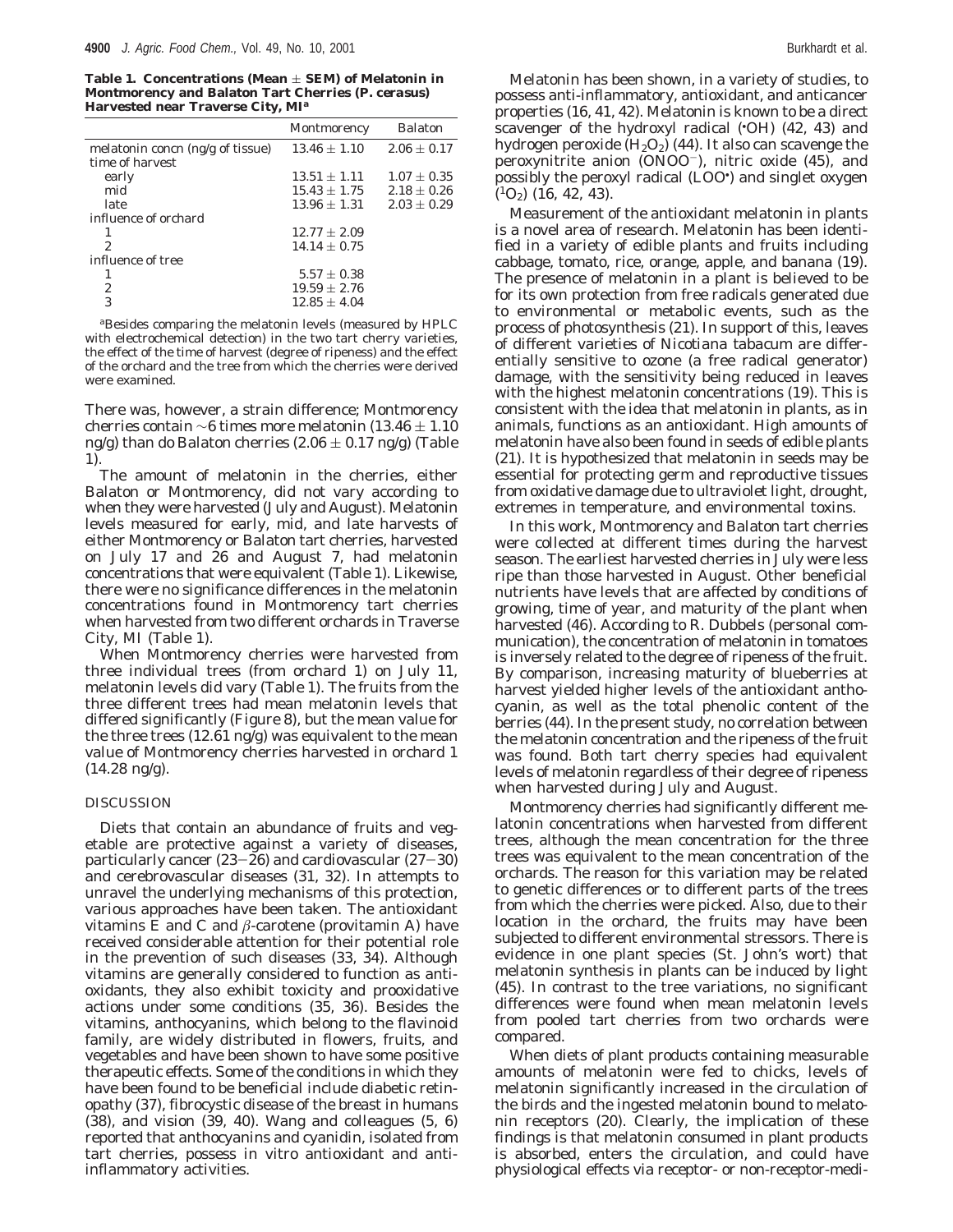ated processes. Because the consumption of cherries is reported to produce anti-inflammatory and antioxidative effects, these effects may be related to the level of melatonin and/or other antioxidants these fruits contain. Therefore, the alleged beneficial effects of cherries may depend on the combination of antioxidants they possess.

In the present study, high concentrations of melatonin were found in tart cherries. The highest levels were detected in Montmorency tart cherries (13.46 ng/g). Although the melatonin concentrations in Balaton tart cherries (2.06 ng/g) are 6 times lower than in Montmorency cherries, the concentrations are still higher than those measured in other fruits. Because previous research (*20*) found that the consumption of plant products with low melatonin concentrations increased circulating melatonin levels (*20*) and because levels of melatonin in the blood correlate with the total antioxidant status (*48*), it seems reasonable that eating cherries with high melatonin concentrations would increase the antioxidant capacity of the organism. On the basis of the current findings, cherries, which contain substantial amounts of melatonin, as part of a healthy diet may be beneficial in counteracting some conditions in which free radical damage is a component of the condition.

#### LITERATURE CITED

- (1) Doll, R. An overview of the epidemiological evidence linking diet and cancer. *Proc. Nutr. Soc.* **<sup>1990</sup>**, *<sup>49</sup>*, 119- 131.
- (2) Dragsted, L. D.; Strube, M.; Larson, J. C. Cancerprotective factors in fruits and vegetables: biochemical and biological background. *Pharmacol. Toxicol*. **1993**, *72*, <sup>116</sup>-135.
- (3) Ames, B. M.; Shigenaga, M. K.; Hagen, T. M. Oxidants, antioxidants and the degenerative diseases of aging. *Proc. Natl. Acad. Sci. U.S.A.* **<sup>1993</sup>**, *<sup>221</sup>*, 1256-1263.
- (4) Willett, C. W. Micronutrients and cancer risk. *Am. J. Clin. Nutr.* **<sup>1994</sup>**, *<sup>59</sup>*, 162-165.
- (5) Wang, H.; Cao, G.; Prior, R. L. Total antioxidant capacity of fruits. *J. Agric. Food Chem*. **<sup>1996</sup>**, *<sup>44</sup>*, 701-705.
- (6) Wang, H.; Nair, M. G.; Strasburg, G. M.; Booren, A. M.; Gray, J. I. Antioxidant polyphenols from tart cherries (*Prunus cerasus*). *J. Agric. Food Chem*. **<sup>1999</sup>**, *<sup>47</sup>*, 840- 844.
- (7) Wang, H.; Nair, M. G.; Iezzoni, A. F.; Strasburg, G. M.; Booren, A. M.; Gray, J. I. Quantification and characterization of anthocyanins in Balaton tart cherries. *J. Agric. Food Chem*. **<sup>1997</sup>**, *<sup>45</sup>*, 2556-2560.
- (8) Wang, H.; Cao, G.; Prior, R. L. Oxygen radical absorbing capacity of anthocyanins. *J. Agric. Food Chem*. **1997**, *<sup>45</sup>*, 304-309.
- (9) Wang, H.; Nair, M. G.; Strasburg, G. M.; Booren, A. M.; Gray, J. I. Novel antioxidant compounts from tart cherries (*Prunus cerasus*). *J. Nat. Prod*. **<sup>1999</sup>**, *<sup>62</sup>*, 86- 88.
- (10) Wang, H.; Nair, M. G.; Strasburg, G. M.; Chang, Y. C.; Booren, A. M.; Gray, J. I.; De Witt, D. L. Antioxidant and antiinflammatory activities of anthocyanins and their aglycon, cyanidin, from tart cherries*, J. Nat. Prod*. **<sup>1999</sup>**, *<sup>62</sup>*, 294-296.
- (11) Reiter, R. J. Pineal melatonin: cell biology of its synthesis and of its physiological interactions. *Endocr. Rev*. **<sup>1991</sup>**, *<sup>10</sup>*, 151-180.
- (12) Tan, D. X.; Chen, L. D.; Poeggeler, B.; Manchester, L. C.; Reiter, R. J. Melatonin: a potent, endogenous hydroxyl radical scavenger. *Endocr. J. (Basingstoke, U.K.,)* **<sup>1993</sup>**, *<sup>1</sup>*, 57-60.
- (13) Reiter, R. J. Oxidative damage in the central nervous system: Protection by melatonin. *Prog. Neurobiol.* **1998**, *<sup>56</sup>*, 359-384.
- (14) Costa, E. J. X.; Shida, C. S.; Biaggi, M. H.; Ito, A. S.; Lamy-Freund, M. T. How melatonin interacts with lipid bilayers: A study by fluorescence and ESR spectroscopies. *FEBS Lett.* **<sup>1997</sup>**, *<sup>416</sup>*, 103-106.
- (15) Shida, C. S.; Castrucci, A. M. L.; Lamy-Freund, M. T. High melatonin solubility in aqueous medium. *J. Pineal Res*. **<sup>1994</sup>**, *<sup>16</sup>*, 198-201.
- (16) Reiter, R. J.; Tan, D. X.; Osuna, C.; Gitto, E. Actions of melatonin in the reduction of oxidative stress. *J. Biomed. Sci*. **<sup>2000</sup>**, *<sup>7</sup>*, 444-458.
- (17) Hardeland, R. Melatonin and 5-methoxytryptamine in non-metazoans. *Reprod. Nutr. Dev*. **<sup>1999</sup>**, *<sup>39</sup>*, 399-408.
- (18) Poeggeler, B.; Balzer, I.; Hardeland, R.; Lerchl, A. Pineal hormone melatonin oscillates also in the dinoflagellate *Gonyaulax polyedra. Naturwissenschaften* **1991**, *78*, <sup>268</sup>-269.
- (19) Dubbels, S. R.; Reiter, R. J.; Klenke, E.; Goeble, A.; Schnakenberg, E.; Ehlers, C.; Schiwara, H. W.; Schloot, W. Melatonin in edible plants identified by radioimmunoassay and by high performance liquid chromatography-mass-spectrometry. *J. Pineal Res.* **<sup>1995</sup>**, *<sup>18</sup>*, 28- 31.
- (20) Hattori, A.; Migitaka, H.; Iigo, M.; Itho, M.; Yamamoto, K.; Ohatani-Kaneko, R.; Hara, M.; Suzuki, T.; Reiter, R. J. Identification of melatonin in plants and its effects on plasma melatonin levels and binding to melatonin receptors in vertebrates. *Biochem. Mol. Biol. Int.* **1995**, *<sup>35</sup>*, 627-634.
- (21) Manchester, L. C.; Tan, D. X.; Reiter, R. J.; Park, W.; Monis, K.; Qi, W. High levels of melatonin in the seeds of edible plants: possible function in germ tissue protection. *Life Sci.* **<sup>2000</sup>**, *<sup>67</sup>*, 3023-3029.
- (22) Reiter, R. J.; Kim, S. J. Phytochemicals: Melatonin. In *Encyclopedia of Food Science and Technology*; Francis, F. J., Ed.; Wiley: New York, 1999; pp 1918-1922.
- (23) Block, G.; Patterson, B.; Subar, A. Fruits, vegetables and cancer prevention: a review of the epidemiological evidence. *Nutr. Cancer* **<sup>1992</sup>**, *<sup>18</sup>*, 1-29.
- (24) World Cancer Research Fund and American Institute for Cancer Research. *Food*, *Nutrition and the Prevention of Cancer*: *A Global Perspective*; American Institute for Cancer Research: Washington, DC, 1997.
- (25) Steinmetz, K. A.; Potter, J. D. Vegetables, fruits and cancer prevention: a review. *J. Am. Diet. Assoc*. **1996**, *<sup>96</sup>*, 1027-1039.
- (26) Eastwood, M. A. Interaction of dietary antioxidants *in vivo*: how fruits and vegetables prevent disease? *Q. J. Med*. **<sup>1999</sup>**, *<sup>92</sup>*, 527-530.
- (27) Armstrong, B. M.; Mann, J. I.; Adelstein, A. M.; Eskin, F. Commodity consumption and ischemic heart disease mortality, with special reference to dietary practices. *J. Chronic Dis.* **<sup>1975</sup>**, *<sup>28</sup>*, 455-469.
- (28) Verlangieri, A. J.; Kapeghian, J. C.; El-Dean, S.; Bush, M. Fruit and vegetable consumption and cardiovascular mortality. *Med. Hypoth*. **<sup>1985</sup>**, *<sup>16</sup>*, 7-15.
- (29) Gey, K. F. The antioxidant hypothesis of cardiovascular disease: epidemiology and mechanisms. *Biochem. Soc. Trans*. **<sup>1990</sup>**, *<sup>18</sup>*, 1041-1045.
- (30) Steinberg, D. Antioxidants and artheriosclerosis: a current assessment. *Circulation* **<sup>1991</sup>**, *<sup>84</sup>*, 1420-1425.
- (31) Acheson, R. M.; Williams, D. R. R. Does consumption of fruit and vegetables protect against stroke? *Lancet* **1983**, *<sup>1</sup>*, 1191-1193.
- (32) Gillman, M. W.; Cupples, L. A.; Gagnon, D.; Posner, B. M.; Ellison, R. C.; Castelli, W. P.; Wolf, P. D. Protective effect of fruits and vegetables on development of stroke in men. *JAMA-J. Am. Med. Assoc.* **1995**, 273, 1113-1117.